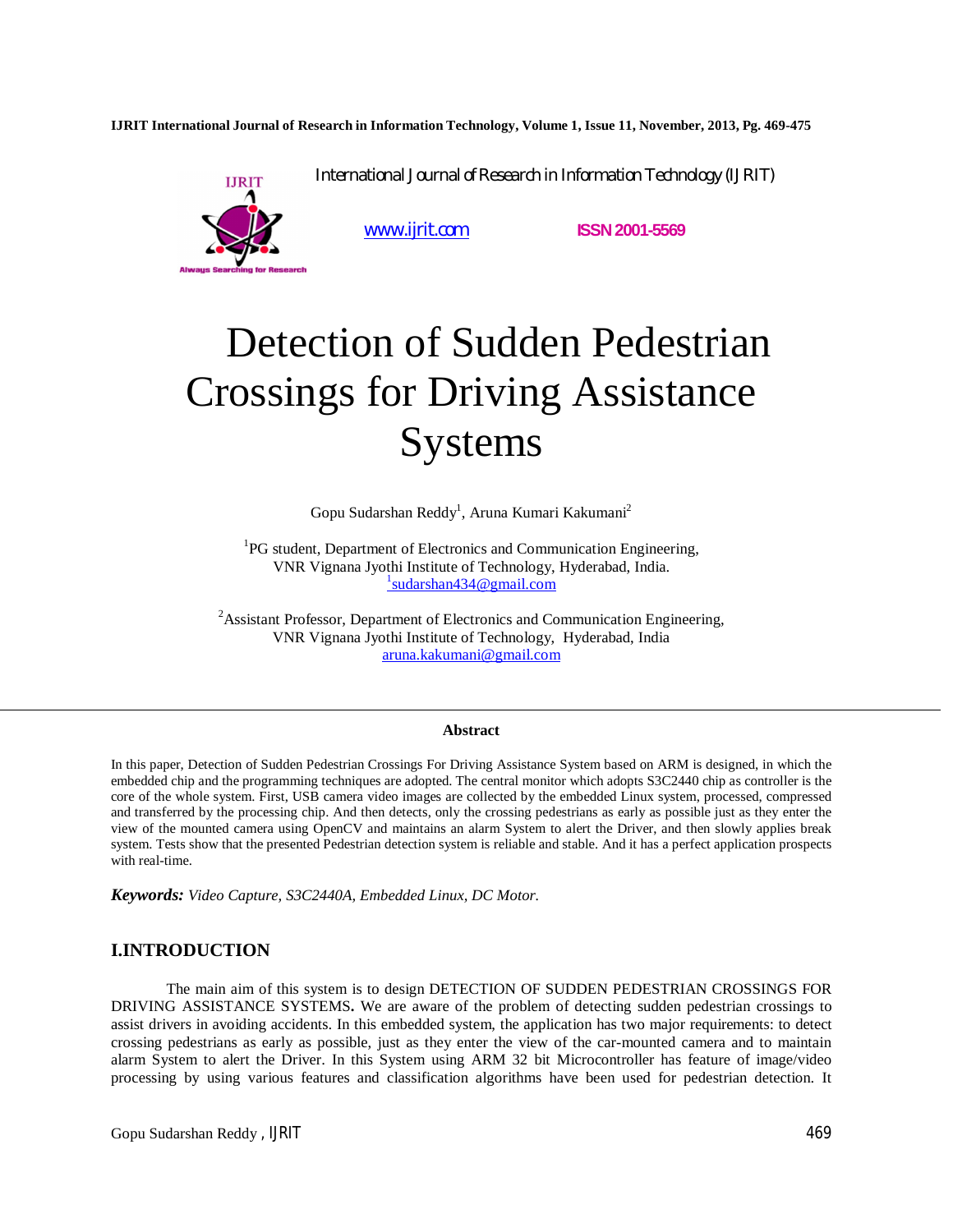overcomes the performance in terms of sensors and hardware cost is also too high. So, our design Embedded system that detects partially visible pedestrians just as they enter the camera view, with low false alarm rate and high speed.

This system takes capture image by means of web camera connected to ARM microcontroller through USB and the image is processed by using image processing technique. Image processing is any form of signal processing for which the input is an image, such as a photograph or video frame; the output of image processing may be either an image or a set of characteristics or parameters related to the image. When any pedestrian is detected it alerts driver by providing alarm sound and also it stops vehicle automatically. The display unit in vehicle provides clear details at position it detects pedestrian either right or left.

In this system we are going use S3C2440 based microcontroller, which the current dominant microcontroller in mobile based products.

## **II. HARDWARE SYSTEM DESIGN**

The hardware system includes processor, USB Camera, Stepper Motor, and a Buzzer to make an alert signal. In this paper SAMSUNG S3C2440 [2] ARM9 processor is chosen to complete the core control; Logitech CMOS camera is used as a video-capture. As shown in Figure 1, block diagram of the hardware system design.



Figure 1.Block diagram of the hardware system design.

#### **2.1 SAMSUNG S3C2440 Processor**

. S3C2440A microcontroller [1]. As shown the block diagram in Fig 1. We use the latest SAMSUNG's S3C2440A. Its low power, simple, elegant and fully static design is particularly suitable for cost- and powersensitive applications. It adopts a new bus architecture known as Advanced Micro controller Bus Architecture (AMBA). The S3C2440A offers outstanding features with its CPU core, a 16/32-bit ARM920T RISC processor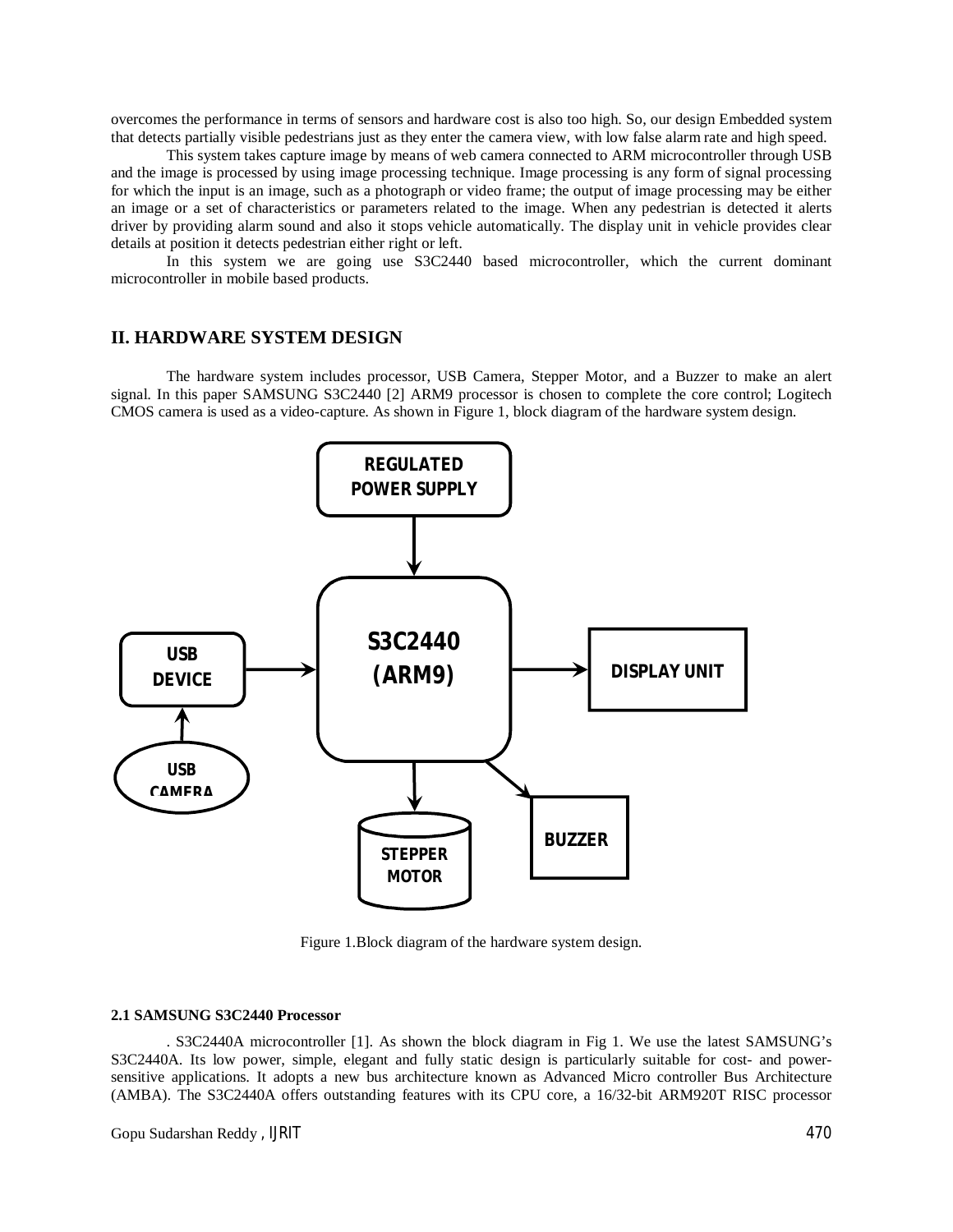designed by Advanced RISC Machines, Ltd. The ARM920T implements MMU, AMBA BUS, and Harvard cache architecture with separate 16KB instruction and 16KB data caches, each with an 8-word line length. By providing a complete set of common system peripherals, the S3C2440A minimizes overall system costs and eliminates the need to configure additional components. Mini2440 have two flashes, one is the NOR flash, model SST39VF1601, size 2 Mbytes.

 The other is the NAND flash, model K9F1208, size 64 Mbytes. S3C2440 [1]support both flash to start the department of EC, by DIP switch S2, you can choose from NAND or NOR for your system. Most of the actual products using a NAND flash chip are enough, because we learn for the convenience of users, it also retains the NOR flash. NAND flash does not have the address line, it has a dedicated control interface connected with the CPU, for the 8-bit data bus, but this does not mean that NAND flash read and write data will be very slow. Most of the USB or SD cards are made of NAND flash equipment.

## **2.2. USB Camera**

Camera with 1.3 million pixels is selected in the built system. Particularly in poor light, the speed of CMOS camera is slower, but its price very low, and CMOS has power consumption only when the circuit is connected, it is generally used low-end cameras, digital cameras and toys. There is a 20P plug with 2mm pitch in ARM used as extension to connect the camera. This web camera continuously monitors the room and sends the video.

#### **2.3 DC MOTOR AND DRIVER IC**

In any electric motor, operation is based on simple electromagnetism. A current-carrying conductor generates a magnetic field; when this is then placed in an external magnetic field, it will experience a force proportional to the current in the conductor, and to the strength of the external magnetic field. As you are well aware of from playing with magnets as a kid, opposite (North and South) polarities attract, while like polarities (North and North, South and South) repel. The internal configuration of a DC motor is designed to harness the magnetic interaction between a current-carrying conductor and an external magnetic field to generate rotational motion.

#### **2.4 Buzzer**

A buzzer or beeper is an audio signaling device, which may be mechanical, electromechanical, or piezoelectric. Typical uses of buzzers and beepers include alarm devices, timers and confirmation of user input such as a mouse click or keystroke.

## **III.SOFTWARE DESIGN**

The system selected Linux operating system [3][4] as software platform, the code for the application is developed using QTCreater Software in C++ language and the main functions are Capturing the image, Processing the image to find whether detected image is human ,or not Using openCV libraries, an alarm system and then slowly applying breaks to stop the vehicle.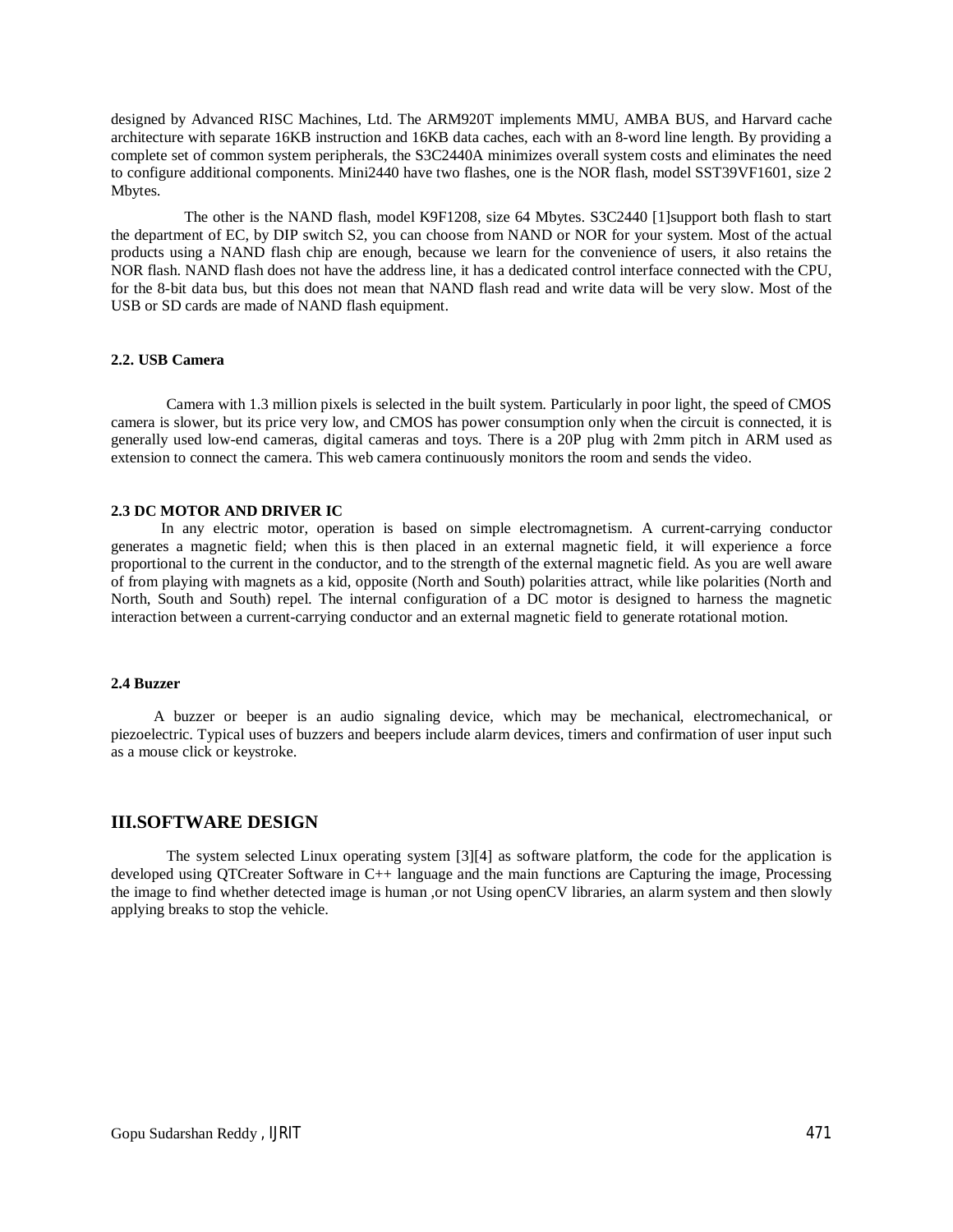

Figure 2: Flow chart of software system

### **3.1 Video capture module**

Video Capture Based Video4Linux Video4Linux (referred to as "V4L") [1][5] is a Linux kernel on the video device driver, which is for video equipment, application programming interface functions to provide a system. The basic process of video capture shown in Figure 3. V4L USB camera using the programming on the need to use Linux system calls the next two, respectively, ioctl () and mmap ().

Application to get the camera image data collected in two ways, namely read() (method of direct reading) and mmap() (memory mapping method). mmap() system call allows processes mapping the same file through memory sharing achieved, the advantages of high efficiency, because the process can directly read and write memory, copy any data without the need to speed up the I / O access, the system is Using this method.

#### **3.2 QT Creator**

 **Qt** is a cross-platform application framework that is widely used for developing application software with a graphical user interface and also used for developing non-GUI programs such as command-line tools and consoles for servers. Qt uses standard C++ but makes extensive use of a special code generator together with several macros to enrich the language. Qt can also be used in several other programming languages via language bindings. It runs on the major desktop platforms and some of the mobile platforms. It has extensive internationalization support. Non-GUI features include SQL database access, XML parsing; thread management, network support, and a unified crossplatform application programming interface (API) for file handling.

#### **3.4 OpenCV**

Computer vision is a rapidly growing field, partly as a result of both cheaper and more capable cameras, partly because of affordable processing power, and partly because vision algorithms are starting to mature. OpenCV itself has played a role in the growth of computer vision by enabling thousands of people to do more productive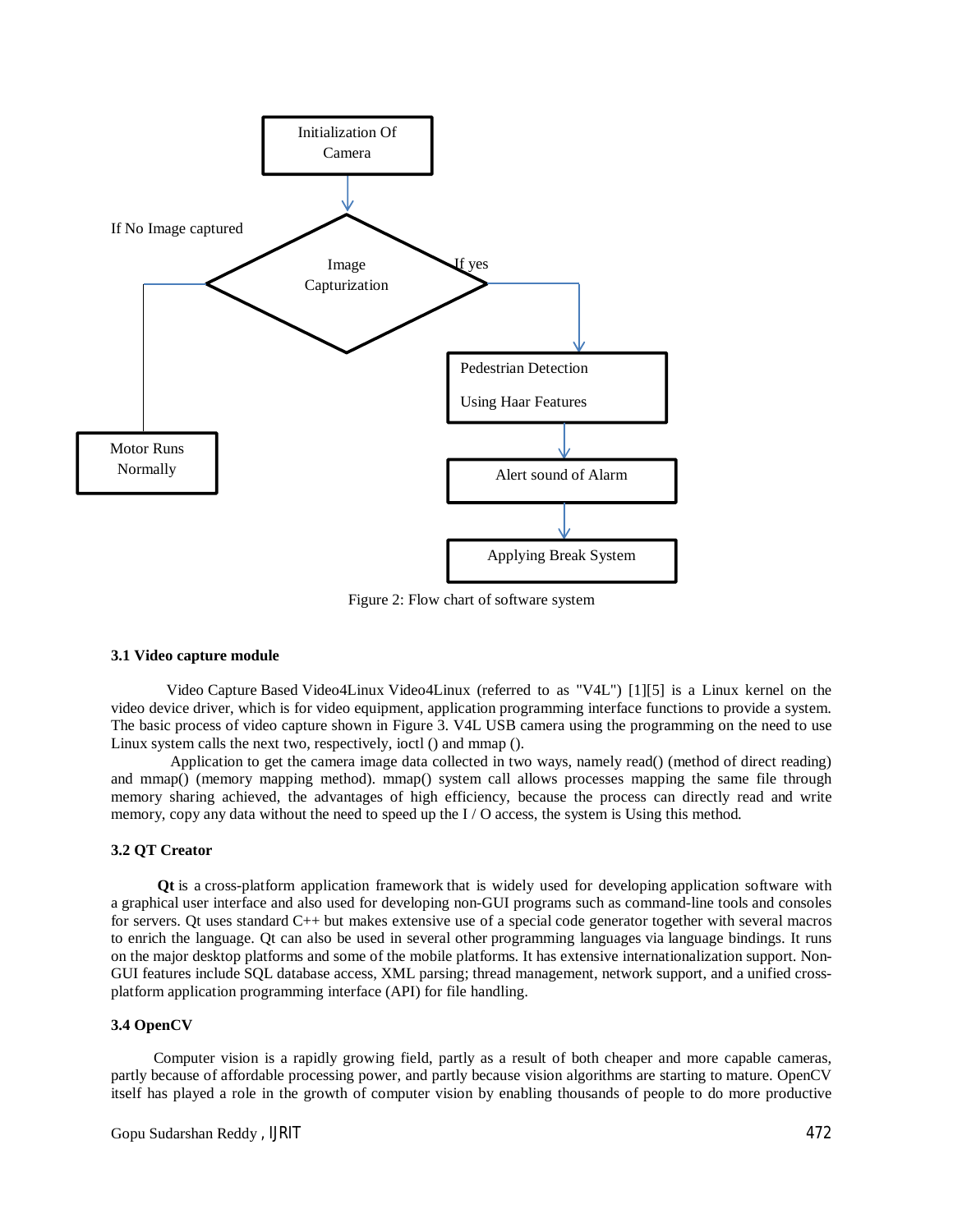work in vision. With its focus on real-time vision, OpenCV helps students and professionals efficiently implement projects and jump-start research by providing them with a computer vision and machine learning infrastructure that was previously available only in a few mature research labs. The purpose of this text is to: Better document OpenCV—detail what function calling conventions really mean and how to use them correctly. Rapidly give the reader an intuitive understanding of how the vision algorithms work. Give the reader some sense of what algorithm to use and when to use it.Give the reader a boost in implementing computer vision and machine learning algorithms by providing many working coded examples to start from.

#### **3.5 Detection Of Pedestrians using Haar-like features**

This paper describes a vision-based pedestrian detection system using Haar-like features. Pedestrian detection in cluttered environment is an open problem. The major difficulties lie in[4]:The size, color and style of pedestrian clothing are very diverse, which causes the different appearance of same pedestrian .A Pedestrian is a non-rigid body. In other words, the shape and size of a pedestrian varies greatly, and therefore the model of a pedestrian is much more complex than that of rigid objects. The clutter background. It does not matter if we are analyzing images from a typical city or from a country traffic environment the background formed by vehicles, trees, wire poles, and billboards is very cluttered. Hundreds of features are used in a real and robust classifier.

Can a simple feature (i.e. a value) indicate the existence of a face? .All faces share some similar properties; the eyes region is darker than the upper-cheeks. The nose bridge region is brighter than the eyes. That is useful domain knowledge



Adaboost Constructs a "strong" classifier as a linear combination of weighted simple "weak" classifiers.

 $F(x) = \alpha_1 f_1(x) + \alpha_2 f_2(x) + \alpha_3 f_3(x) + ...$ 

Initially, all the weights are set equally,

Repeat T times

Step 1: choose the most efficient weak classifier that will be a component of the final strong classifier

Step 2: Update the weights to emphasize the examples which were incorrectly classified

Final (strong) classifier is a weighted combination of the T "weak" classifiers

Weighted according to their accuracy

$$
h(x) = \begin{cases} 1 & \sum_{t=1}^{T} \alpha_t h_t(x) \geq \frac{1}{2} \sum_{t=1}^{T} \alpha_t \\ 0 & otherwise \end{cases}
$$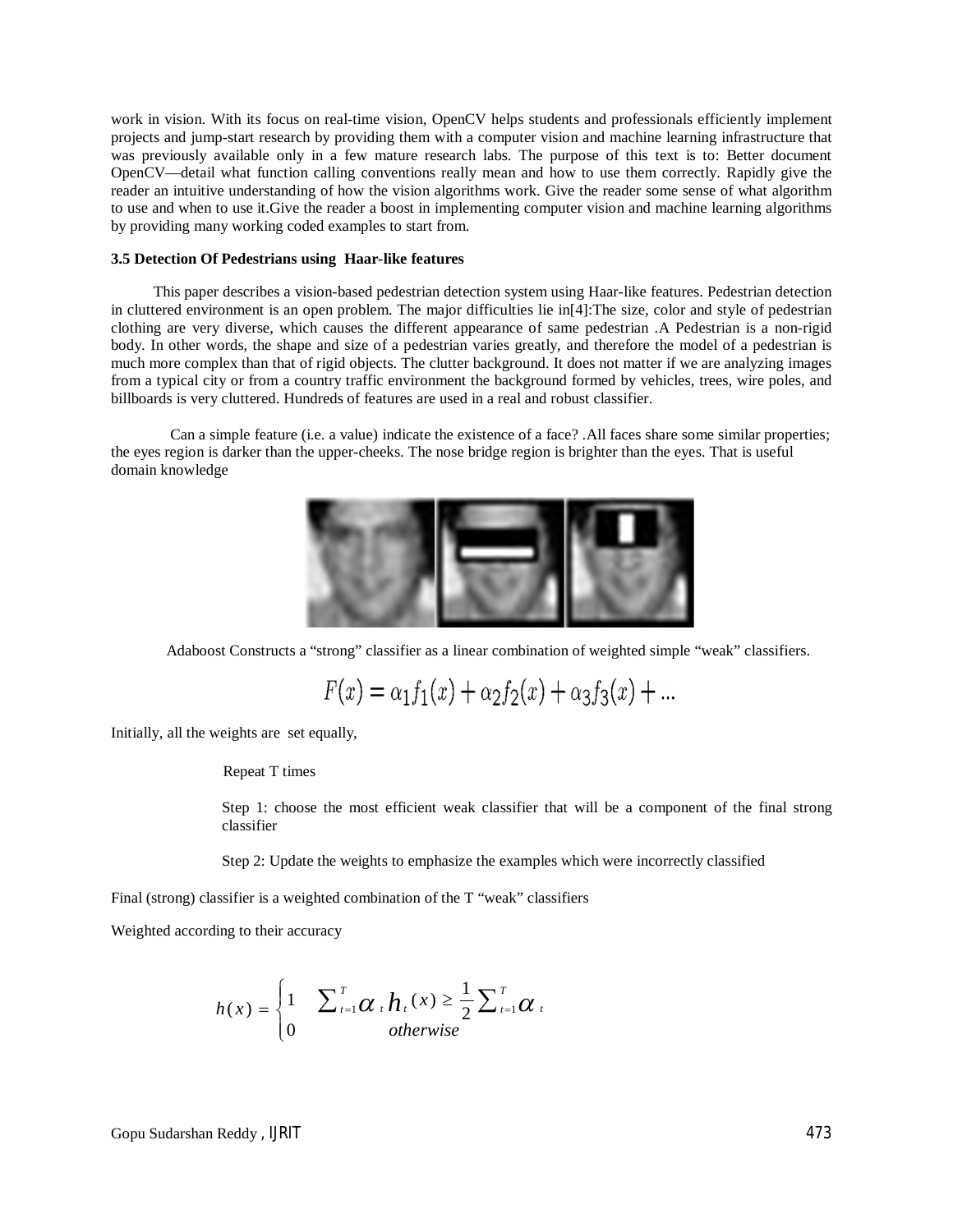

# **Experimental Results:**

 Here in the result only human being is detected but not any object. It justifies the title of the paper " Sudden Pedestrian Detection"